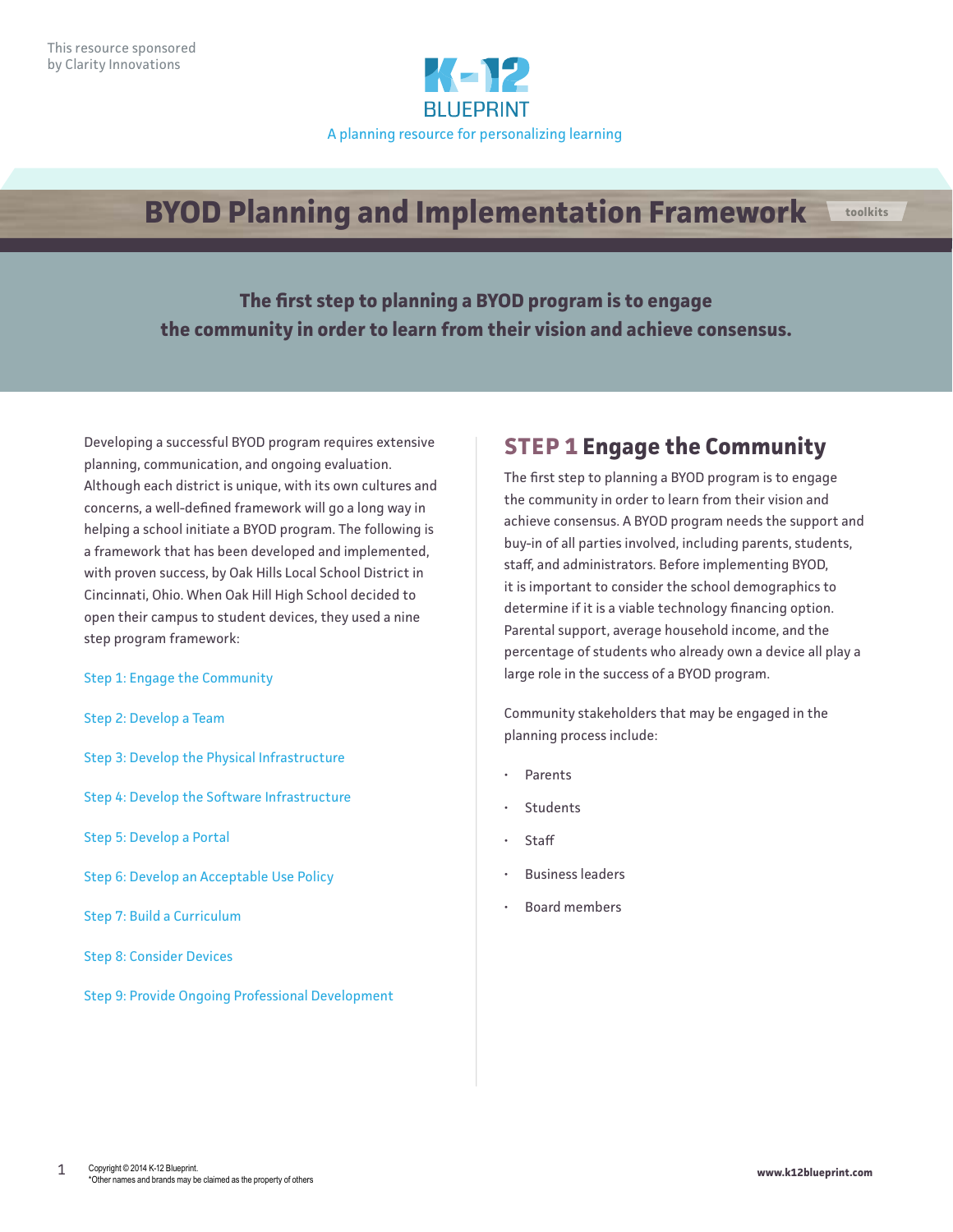Some program models use anonymous polling to garner viable information in determining whether BYOD is the best model for technology funding. Other methods of engaging the community and gathering information may include [electronic surveys](http://www.surveymonkey.com/s/RS879DG) (click for an example), open house information nights, or meetings with all stakeholders equally represented.

When presenting to community members, offer them a vision of 21st century learning and explain how they can play an important role in achieving this vision through the BYOD program. Focus on 2-3 specific technology goals for the district, and outline the steps to get there. Many of the reasons that BYOD programs fail can be solved through open communication and engagement with community stakeholders before the program begins.

### **Implementation Example**

- In Oak Hills, many of the community engagements were centered on the creation of a three-year eTech Plan. The key points of the engagement were:
- Create and nurture a culture where technologyembedded instruction is an integral part of the everyday learning in all classrooms.
- Utilize a learning management system to provide onestop, 24/7 access for students, teachers, parents, and community members.
- Explore the appropriate role and use of personal technology devices in and out of the school environment.

These specific technology goals, combined with community engagement, created a firm foundation for building a BYOD program.

## <span id="page-1-0"></span>**STEP 2 Develop a Team**

Developing a team is critical to the success of BYOD in a school district. A well-defined team that meets regularly will move the objectives of a district forward.

### **A Sample BYOD Team**



### **Roles**

### **Core Team**

The Core Team may include the Director of eLearning, the eLearning Coach and Course Developer, and other technology specialists who support the district in its technology initiatives. Additional responsibilities include detailed planning, exploring new technologies, planning professional development, and troubleshooting.

### **Assistant Principals**

Assistant principals support technology planning, implementation, and professional development.

### **Teachers**

Teachers support eLearning by testing new technologies, planning and running professional development, and advancing district technology goals.

When beginning a BYOD program, some districts elect teachers from every school building to fulfill a supplemental role as an eLearning Consultant. These teachers all have a full student course load, but sometimes may be offered a stipend for their additional planning and prep work. The number per level and per building is determined by the initiatives that year in eLearning & technology, and the population of each building.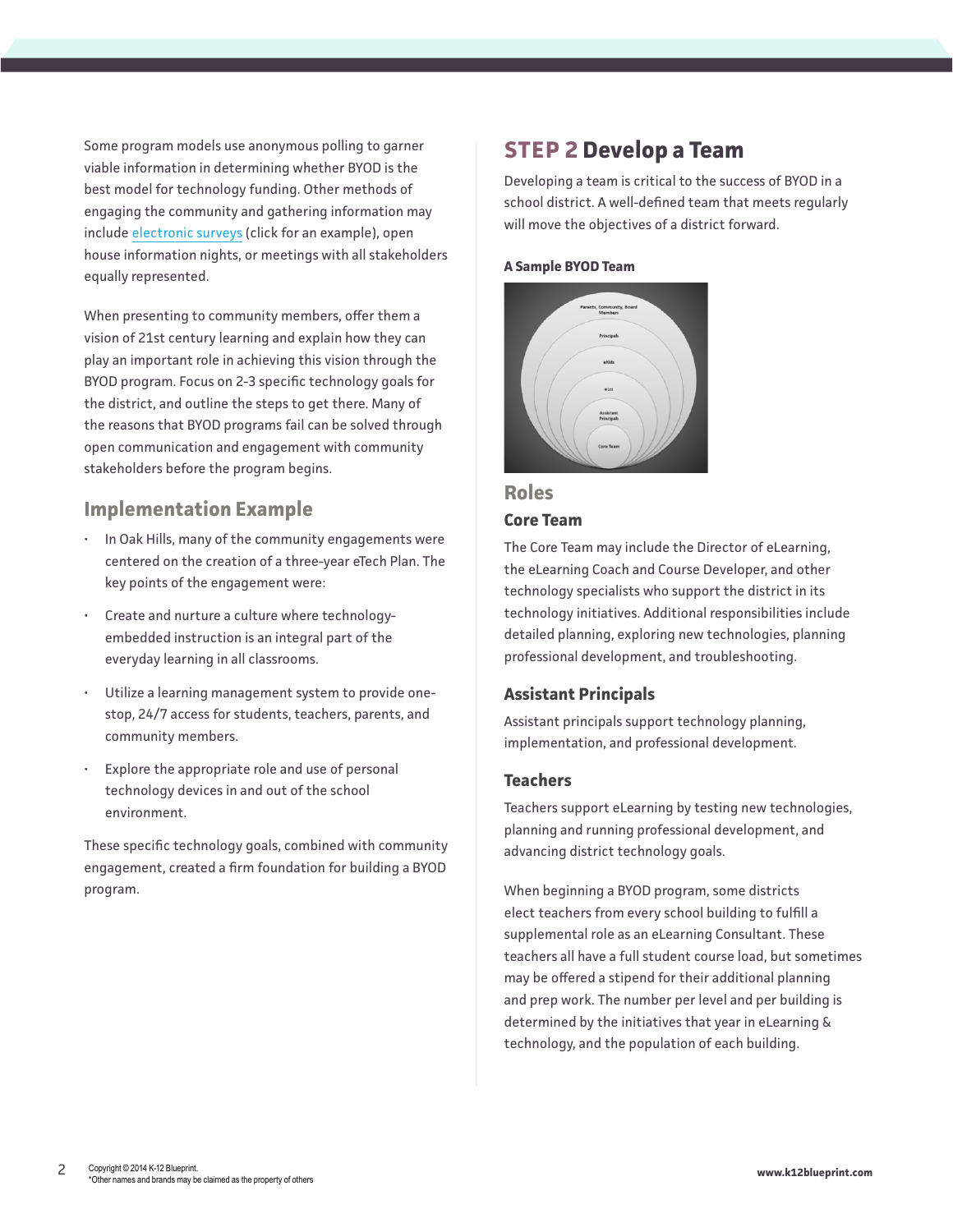### **Students**

Schools may decide to create a smaller, focused group of students in the district who participate in an eLearning educational track. Their responsibilities include learning new technologies (often at a deep level), assisting staff with technology needs, and developing additional eLearning opportunities.

Students involved in the program may be offered additional school credit upon successful completion of the course. They are coached and supported by assigned eLearning Consultants (teachers).

### **Principals**

Principals attend eLearning Team meetings and provide the perspective of a building administrator, broadening the scope of discussion and gaining additional insights.

### **Parents, Community Members, and Board Members**

Parents can serve as valuable volunteers on project-specific teams. A BYOD technology initiative directly affects parents and, therefore, input from parents should weigh heavily on the program design. A BYOD team could involve input from local business owners as well, especially if the district is seeking community funding.

### **Additional Support**

These support roles may attend eLearning team meetings or lend support on project-specific teams.

- Superintendent
- Project Manager of the Technology Team
- Multi-Media Designer
- District Directors

## <span id="page-2-0"></span>**STEP 3 Develop the Physical Infrastructure**

Opening school doors to student and staff devices will create heavy demands on your network infrastructure.

- Will the network be able to handle large a number of devices simultaneously, for example, at the beginning of class periods when students log on to the network at the same time?
- Will students be able to rely on network access 24/7?
- How will you ensure enough bandwidth to handle multimedia applications?

Contact local vendors and network specialists to determine the best set-up for your district goals, existing infrastructure, and budget.

Also consider that BYOD brings with it a host of security concerns, including data protection and compliance with the Children's Internet Protection Act (CIPA).

- How will you protect student information and avoid data security conflicts?
- How will you protect your network from viruses and malware?
- Will students be protected from unsolicited email and inappropriate sites?
- How will you monitor Internet usage?

Protective wireless infrastructure for a BYOD program provides a segmented student network that is separate from the one used by teachers and administrators, thereby avoiding data security conflicts and protecting student information. Built-in authentication procedures enable monitoring of Internet usage while ensuring that only legitimate users are allowed to access the network.

In addition to extensive planning for network security, wireless infrastructure must also have the capacity for growth. An increase in the number of mobile devices presents a growing demand for bandwidth, requiring schools to devote a large amount of their BYOD budget to infrastructure investment.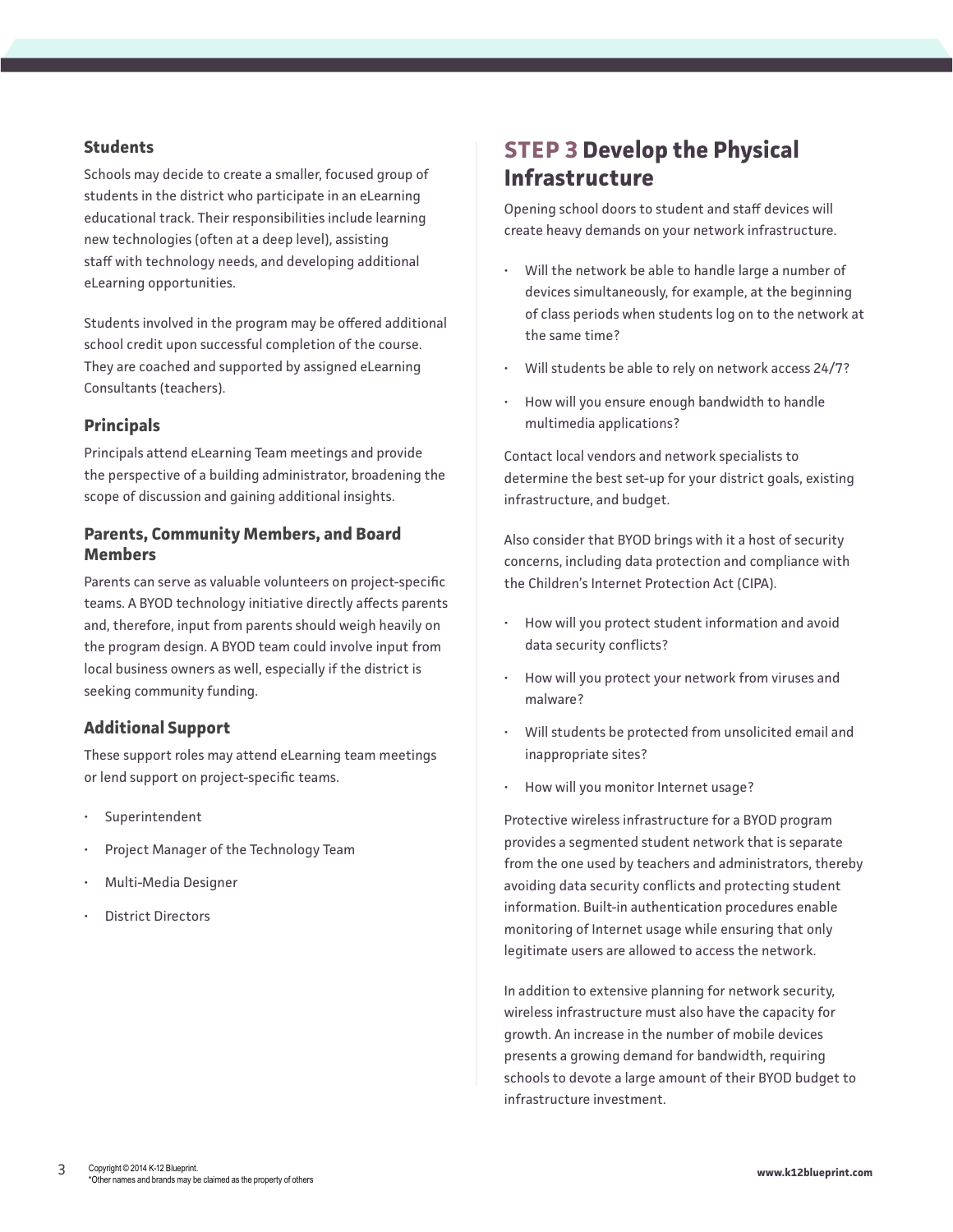### **Implementation Example**

Oak Hills uses the following support hardware, finding this configuration capable of handling the demands of multiple student-owned mobile devices.

### **Wireless Infrastructure**

- Cisco Dual-Radio wireless access points
- Strategically positioned to minimize RF interference between each other
- Provides approximately 95% building coverage for wireless G standard devices

### **Network**

- Network configuration consists of multiple SSID's (networks)
- Security maintained with a separated network configuration that includes a staff network, student network, and guest network
- Staff and Student network is secured via WEP, and is available to any employee or student utilizing districtowned equipment
- Guest network is an open SSID, allowing any student- or staff-owned equipment to access the internet

### **VM Ware**

- 8 Cisco UCS Blade servers arranged in two 4-blade chassis. Each Blade consists of:
- (2) 6 core processors for a total of 12 cores per blade
- 192GB of RAM
- This is a total cluster wide of 96 CPU cores, and 2.3 Terabytes of RAM
- Cisco UCS Fiber interconnect
- Netapp Fiber Channel SAN storage, with 7 TB of storage on SAS 15k RPM drives
- Running VMware ESX, and VMware View 5

## <span id="page-3-0"></span>**STEP 4 Develop the Software Infrastructure**

In a BYOD program, students will bring a variety of devices. A significant challenge for any school district is to provide software tools that can be utilized by all students on any device. This requires considerable planning.

With a wide variety of personal mobile devices, successful BYOD implementation makes use of platform-independent tools. Web-based applications work on most platforms and can accommodate common software needs, including photo editing and multimedia presentations. To prevent file compatibility issues, BYOD programs are most effective when they use cloud-based online storage for sharing and collaboration that works on all devices.

### **Implementation Example**

At Oak Hills, the challenge of accommodating a wide variety of devices is addressed through the use of a private and public cloud.

The private cloud sits on district-owned servers and essentially replicates a desktop experience for students. From home, students can download the VMWare View Client and create a virtual desktop complete with district licensed software. The private cloud is generally used by students who have specific software needs and do not have access to that software on their own device.

The public cloud contains web-based applications that can be accessed through any Internet connection. The advantage of the public cloud is that it is built with HTML and other various web programming languages, and therefore it can be accessed from any web browser. Using web-based software allows a BYOD program to be device neutral.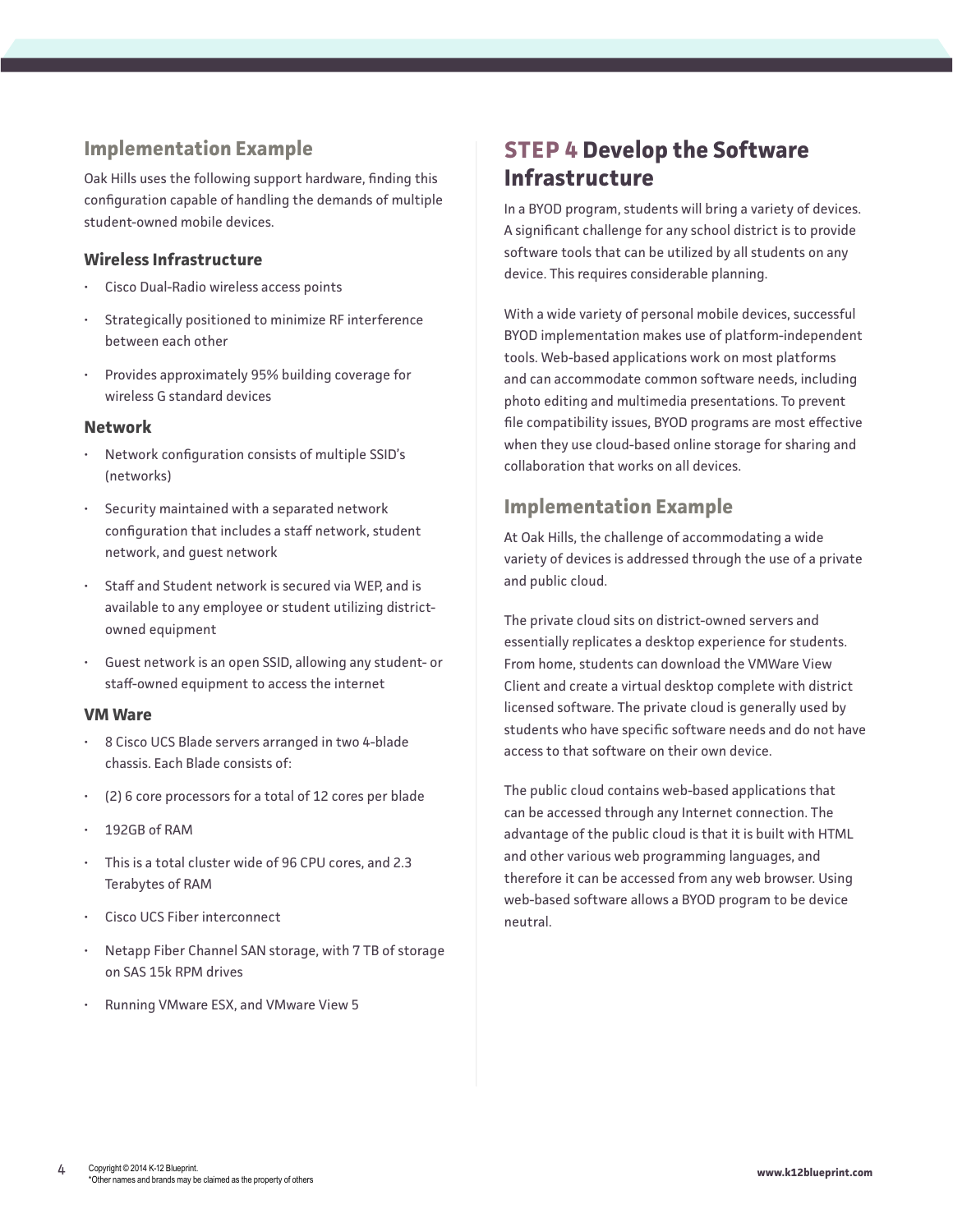## <span id="page-4-0"></span>**STEP 5 Develop a Portal**

Once the software tools are determined (both in the public and private clouds), the next important step is to create a central location that collects those resources. An effective BYOD program has a "one stop shop" for students, staff, and parents to access web applications and district-licensed software.

#### **An example of a BYOD district portal**



### **Developing a Portal**

A portal doesn't need to be complicated. Its main purpose is collect web-based software applications. Some things to keep in mind:

- 1. Display the most popular applications on the main page.
- 2. Don't overlook the importance of aesthetics. Aim to create a modern design with a clean, simple layout and navigation.
- 3. When designing a portal, keep in mind that the portal will be accessed from mobile devices. The design should be easy to view and navigate on a small screen. Another option is to develop different designs for different devices, based on user interaction and screen size.
- 4. Embed a microblog widget to communicate announcements on the main page of the portal. This allows the site moderator to post messages from any computer or smartphone without having to modify the website.
- 5. Advanced features may include fully customized portals based on the user. For example, a student would see applications based on their identification as a student.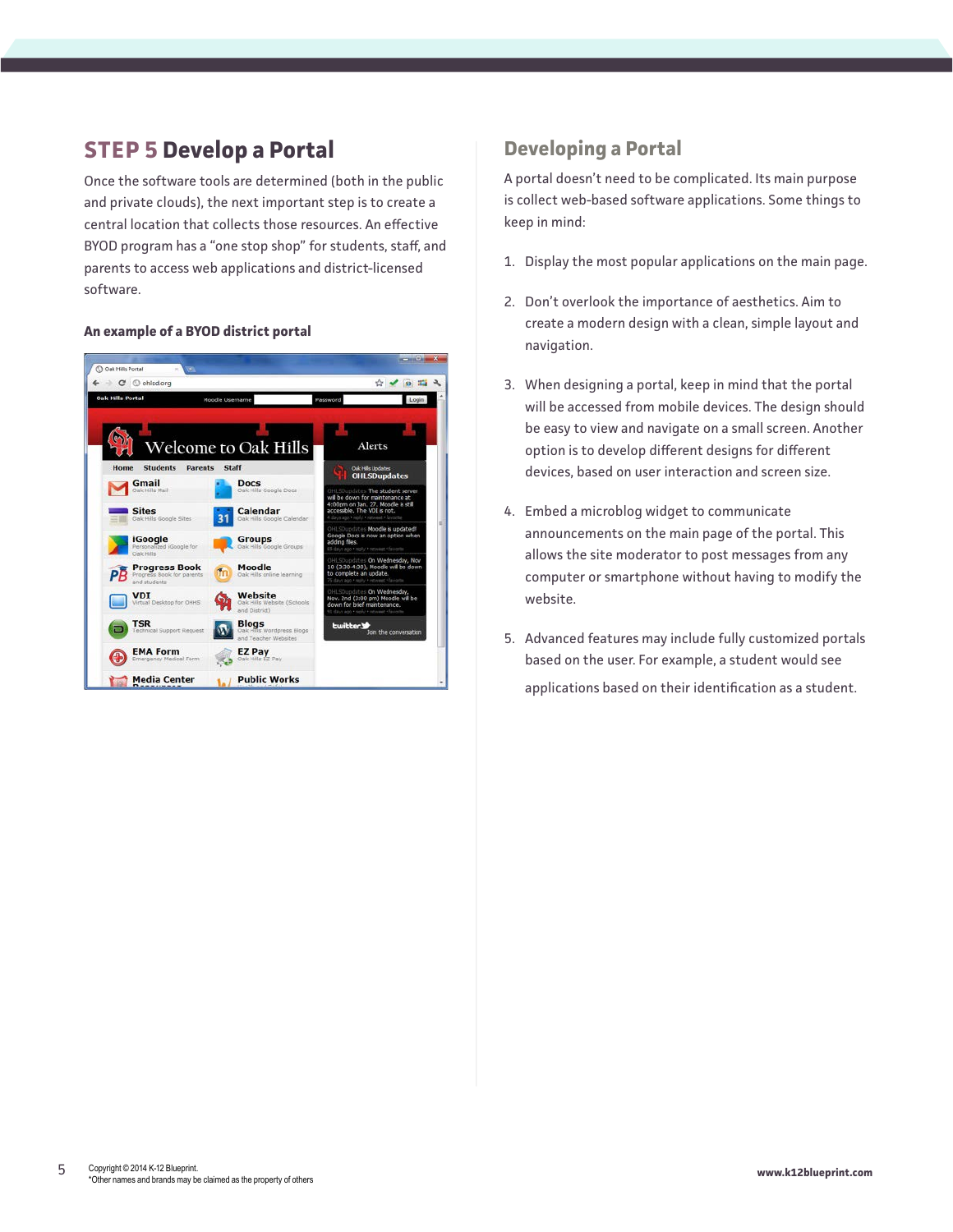## <span id="page-5-0"></span>**STEP 6 Develop an Acceptable Use Policy**

Successful BYOD programs have strategies in place to help with classroom management of different devices and activities. They establish and communicate an acceptable use policy (AUP) that specifies where and when devices can be used, as well as policies for social networking and messaging. Previous versions of a district AUP must be updated to address policies regarding students and staff bringing in outside devices.

Before developing an AUP, first define the goals and intended results. For example:

- 1. Outlining appropriate behavior in positive terms
- 2. Specifically outlining inappropriate behaviors
- 3. Outlining the procedures involved with following or not following the AUP

### **Electronic Sign-Off**

At the beginning of each new school year, require students and staff to read, agree, and electronically sign the AUP. Electronic sign-off allows a district to track acknowledgements easily as well as save paper.

### **Sample AUP Electronic Sign-Off**



The following is an example AUP that can be used as a starting point for development.

### **Oak Hills Acceptable Use Policy**

We in the Oak Hills Local School District are pleased to be able to offer our students, staff and guests access to computer technology, including access to the Internet, certain online services, and the Oak Hills information technology network. We are dedicated to access and support of appropriate technology which unlocks our potential and connects us locally and globally. We envision a learning environment where technology is a part of us, not apart from us.

We believe that the tremendous value of technology and the information technology network as an educational resource far outweighs the potential risks. We will leverage existing and emerging technology as a means to learn and thrive in the 21st Century and prepare our students for success toward their goals in the competitive global, electronic age. We feel that access to the tools and resources of a world-wide network and understanding when and how these tools are appropriately and effectively used are imperative in each student's education. However, if parents feel they do not want their child to have Internet access, then they will be responsible for informing their child's teachers, in writing, before the end of the second week of school.

The school's information technology resources, including email and Internet access, are provided for educational purposes. If you have any doubt about whether a contemplated activity is acceptable, consult with your immediate teacher, supervisor, or director to help decide if a use is appropriate. Adherence to the following policy is necessary for continued access to the school's technological resources: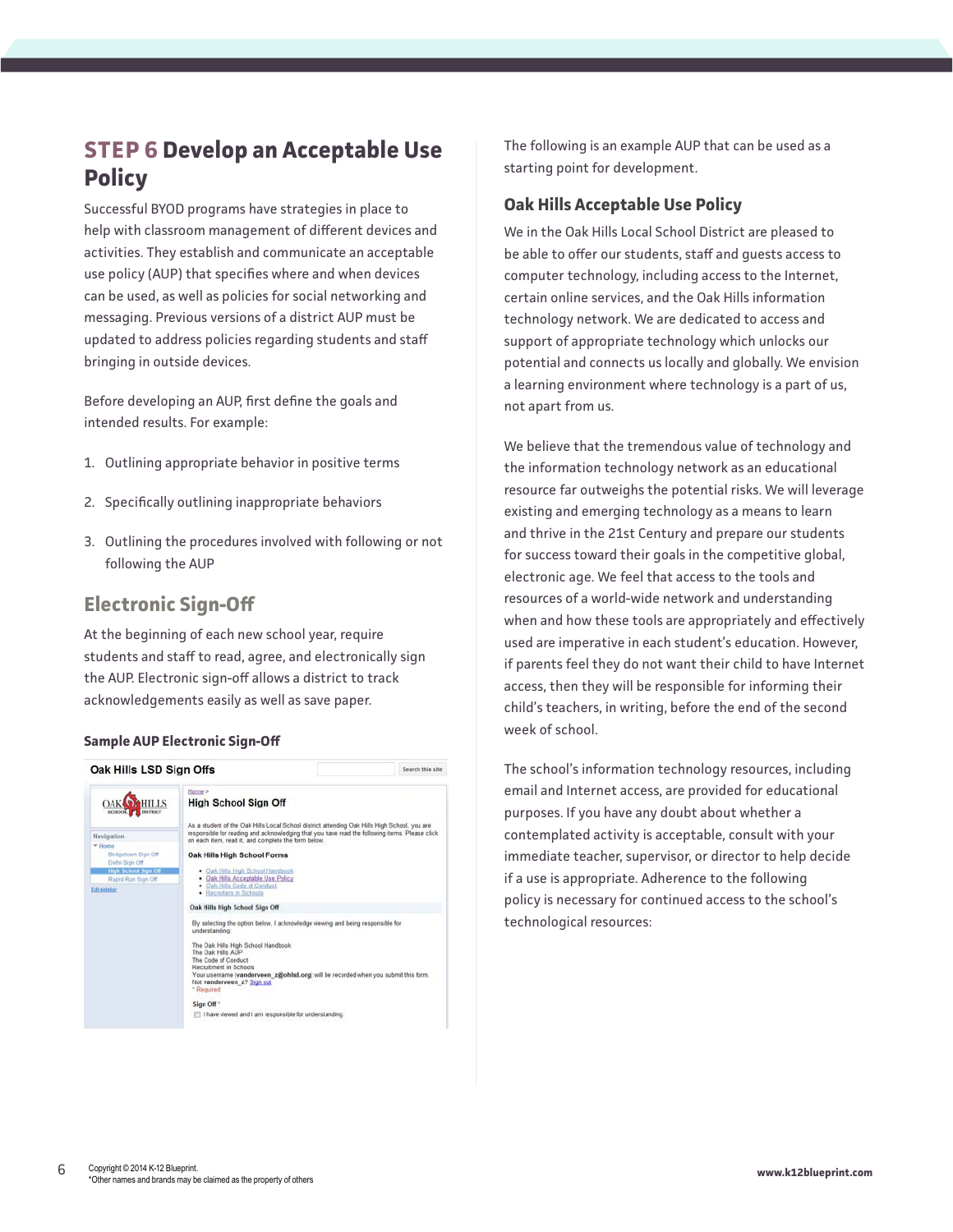#### **Users must respect and protect the privacy of others by:**

- 1. Using only assigned accounts.
- 2. Only viewing, using, or copying passwords, data, or networks to which they are authorized.
- 3. Refraining from distributing private information about others or themselves.

#### **Users must respect and protect the integrity, availability, and security of all electronic resources by:**

- 1. Observing all district Internet filters and posted network security practices.
- 2. Reporting security risks or violations to a teacher or network administrator.
- 3. Not destroying or damaging data, networks, or other resources that do not belong to them, without clear permission of the owner.
- 4. Conserving, protecting, and sharing these resources with other users.
- 5. Notifying a staff member or administrator of computer or network malfunctions through the creation of a service request.

#### **Users must respect and protect the intellectual property of others by:**

- 1. Following copyright laws (not making illegal copies of music, games, or movies).
- 2. Citing sources when using others' work (not plagiarizing).

### **Users must respect and practice the principles of community by:**

- 1. Communicating only in ways that are kind and respectful.
- 2. Reporting threatening or discomforting materials to a teacher or administrator.
- 3. Not intentionally accessing, transmitting, copying, or creating material that violates the school's code of conduct (such as messages/content that are pornographic, threatening, rude, discriminatory, or meant to harass).
- 4. Not intentionally accessing, transmitting, copying, or creating material that is illegal (such as obscenity, stolen materials, or illegal copies of copyrighted works).
- 5. Not using the resources to further other acts that are criminal or violate the school's code of conduct.
- 6. Avoiding spam, chain letters, or other mass unsolicited mailings.
- 7. Refraining from buying, selling, advertising, or otherwise conducting business, unless approved as a school project.

#### **Users may, if in accord with the policy above:**

- 1. Design and post web pages and other material from school resources.
- 2. Communicate electronically via tools such as email, chat, text, or videoconferencing (students require a teacher's permission).
- 3. Install or download software, if also in conformity with laws and licenses (students must be under the supervision of a teacher).
- 4. Use the resources for any educational purpose.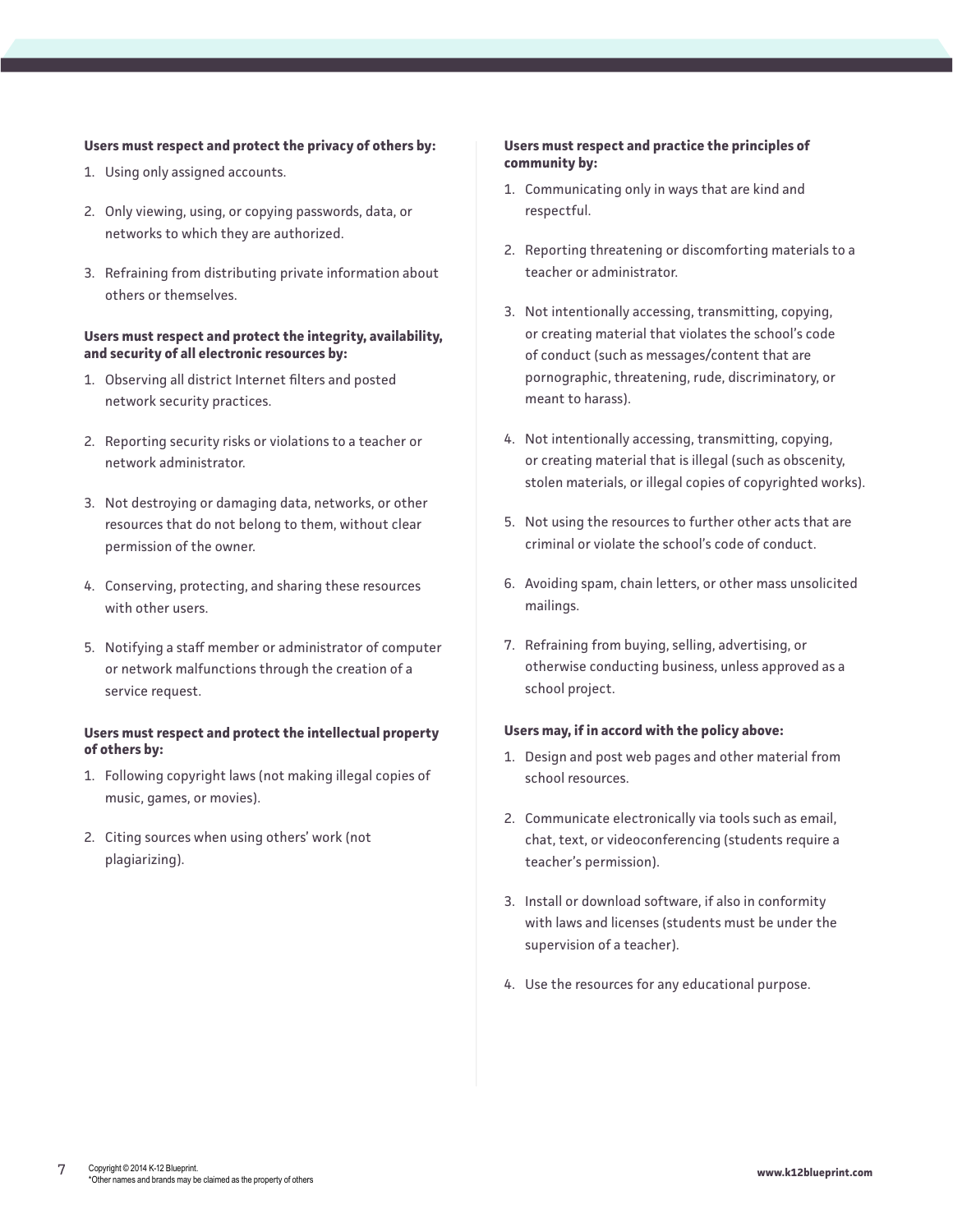### **Consequences for Violation**

Violations of these rules may result in disciplinary action, including the loss of a user's privileges to use the school's information technology resources. Further discipline maybe imposed in accordance with the Board's Code of Conduct up to and including suspension or expulsion depending on the degree and severity of the violation.

### **Supervision and Monitoring**

The use of District owned information technology resources is not private. School and network administrators and their authorized employees monitor the use of information technology resources to help ensure that uses are secure and in conformity with this policy. Administrators reserve the right to examine, use, and disclose any data found on the school's information networks in order to further the health, safety, discipline, or security of any student or other person, or to protect property. They may also use this information in disciplinary actions, and will furnish evidence of crime to law enforcement.

The district reserves the right to determine which uses constitute acceptable use and to limit access to such uses. The district also reserves the right to limit the time of access and use.

## <span id="page-7-0"></span>**STEP 7 Build a Curriculum**

How does technology support the curriculum?

This, of course, is the question at the heart of a BYOD program. A vision of 21st-century education is learning anywhere, anytime. Achieving this vision requires technology.

Students will bring their own devices if the curriculum (and staff) supports their use. A curriculum that encourages the use of technology may include the following components:

### **Personal Support**

Each building establishes a number of technology coaches that actively support eLearning initiatives. The eLearning coaches work with teachers and administrators to support technology integration, BYOD management, and course development.

### **Course Companion Sites**

Teachers develop online companion sites for their classes, which can be accessed through each student's mobile device. These companion sites feature:

- Daily objectives
- Discussion forums
- Electronic textbooks and articles
- Course resources (for example, notes, worksheets, presentations, audio, video)
- Class calendar
- Online assignments and assessments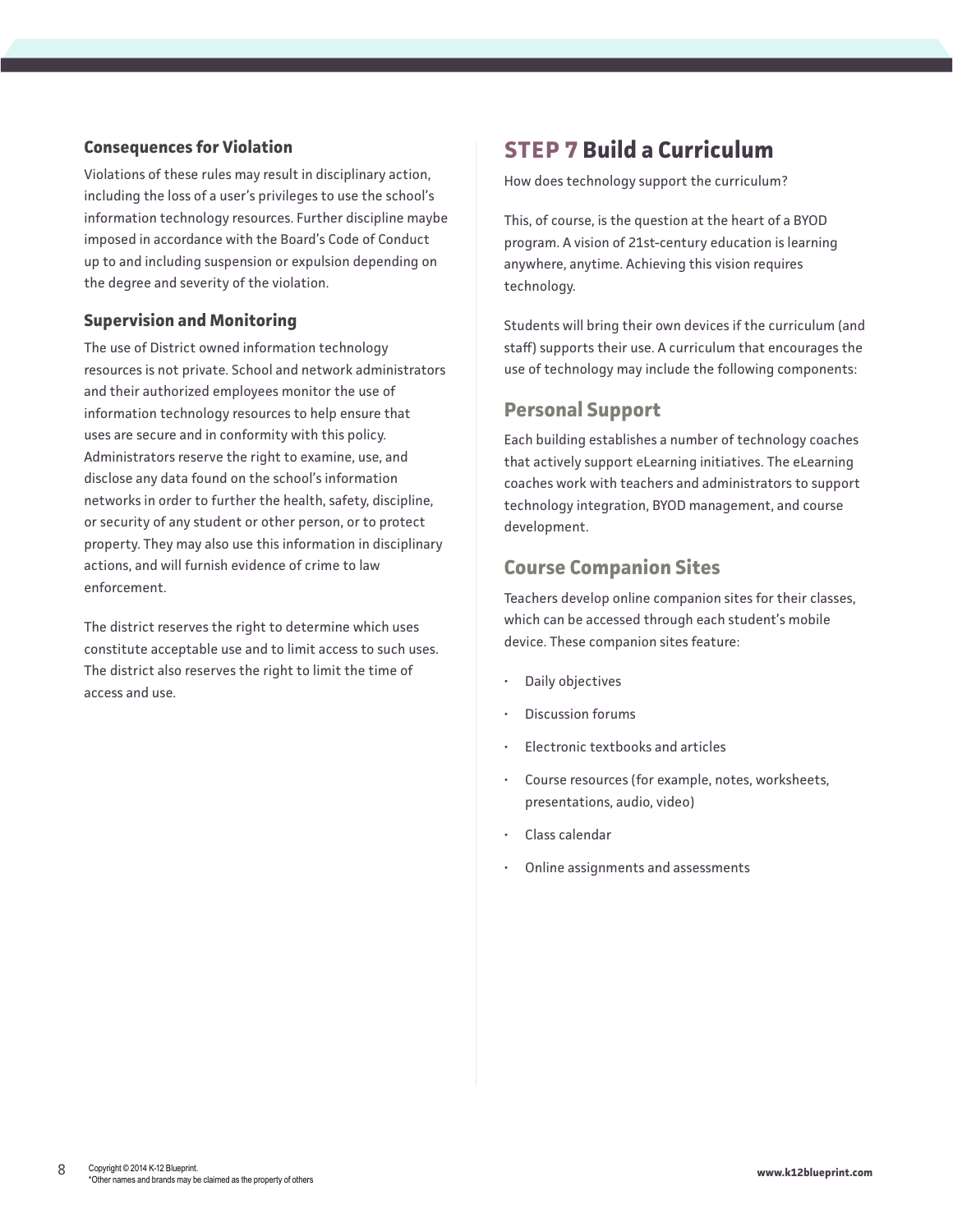## **Digital Citizenship**

Direct instruction on Internet safety, search strategies, copyright, and netiquette can also be incorporated into a BYOD curriculum. Proper training will help ensure that all students are well-prepared to begin using technology every day in a safe, respectful, and responsible way. When combined with a well-defined AUP, a unit that specifically teaches digital citizenship may lead to fewer issues within a BYOD program.

## <span id="page-8-0"></span>**STEP 8 Consider Devices Mobile Devices**

Although mobile devices offer many advantages, such as anytime—anywhere learning, there are times when students will require a "real" computer. Many software programs require a computer with a file structure and mouse input, even if they offer a companion mobile app to supplement the software program. Not all software features and file types are supported on mobile devices.

- What will students use when they require a keyboard?
- How will students use software programs that require a "real" computer?
- What will students use when they need a larger screen?
- How will students access files that are not supported on their mobile device?

### **School-Owned Devices**

Schools that implement BYOD programs must also provide mobile technology solutions for students who do not have their own device, and they must support the mix of the school's technology with the students' own devices. An effective program budget allows for purchasing or leasing school-owned devices, including costs for upgrading, repairing, or replacing the devices regularly. Some successful BYOD models report generous sharing of devices among students as well as donation programs for new and used equipment.

### **Device Recommendations and Purchasing Guidelines**

When it comes to purchasing mobile devices, parents and students will benefit from a general set of recommendations and considerations. An effective BYOD program will actively try to create an environment that will work with any device. However, it is still useful to post a Device Consideration Letter.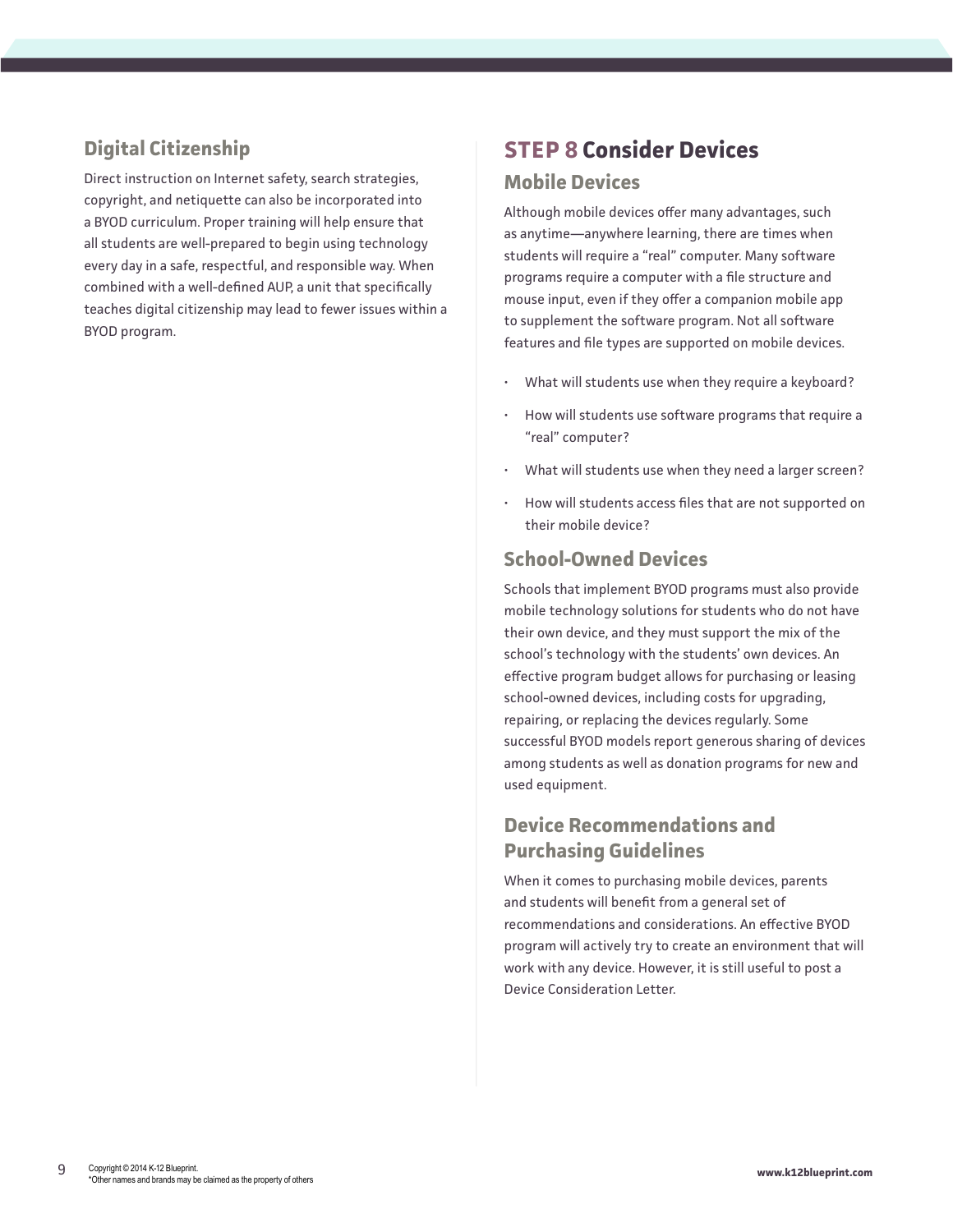### **Sample Device Consideration Letter**

Over the past year, students, parents, community members, teachers and administrators have been working together to examine how technology is deployed at Oak Hills High School and challenged us to increase access to eLearning opportunities for students–anywhere, anytime.

With this in mind, we are excited to announce that at the beginning of second quarter–November 1st–students may bring their own personal electronic devices - including laptops and handheld technology (smart phones, iPod Touches, etc.) - with them to Oak Hills High School. This will enable students to use a combination of district technology and their own to facilitate their learning. No longer will our high school students be limited by the availability of district technology or access to software and applications.

By connecting to [www.ohlsd.org](http://www.ohlsd.org/), students can access the web-based learning tools that are offered. Here, students will find instructions for our OHHS virtual desktop - where they can utilize classroom instructional software both on or off our campus - wherever they have Internet access.

While many of our students already own laptops and computing devices, some parents have contacted us to ask, "If I wanted to purchase a laptop or other device for my child, what would you recommend?" Because family and individual student needs differ, this can be a complex question to answer. However, there are some general specifications that can be considered by everyone, so we have created this document to give you some guidance.

#### **The ideal computing device for school use:**

- Is lightweight and sturdy;
- Is in a protective carrying case;
- Has several hours of battery power and easy options for recharging;
- Has wireless capabilities and appropriate software;
- Offers sufficient storage;
- Is flexible, with USB ports and other options for expansion.

#### **Specifications for a Student Computer**

If you are considering purchasing a new computer, it's important to keep in mind how the student is going to use the computer. For example, Juniors and Seniors who plan to pursue a college program may want to contact an advisor from that program to seek recommendations specific to that field. We recommend that you consider minimum specifications for Online assessments for any new purchases.

#### **Smart phones, handheld devices and other devices using a mobile operating system**

While there are times that a handheld device is the most appropriate tool for a specific purpose, there are limitations that should be considered as well. Limitations to these devices are specific to model. Please discuss the following with your vendor:

- Does it support Flash technology?
- Speed of the Internet browser
- Responsiveness, size and readability of the screen
- Availability of Apps
- **Battery life**
- USB ports